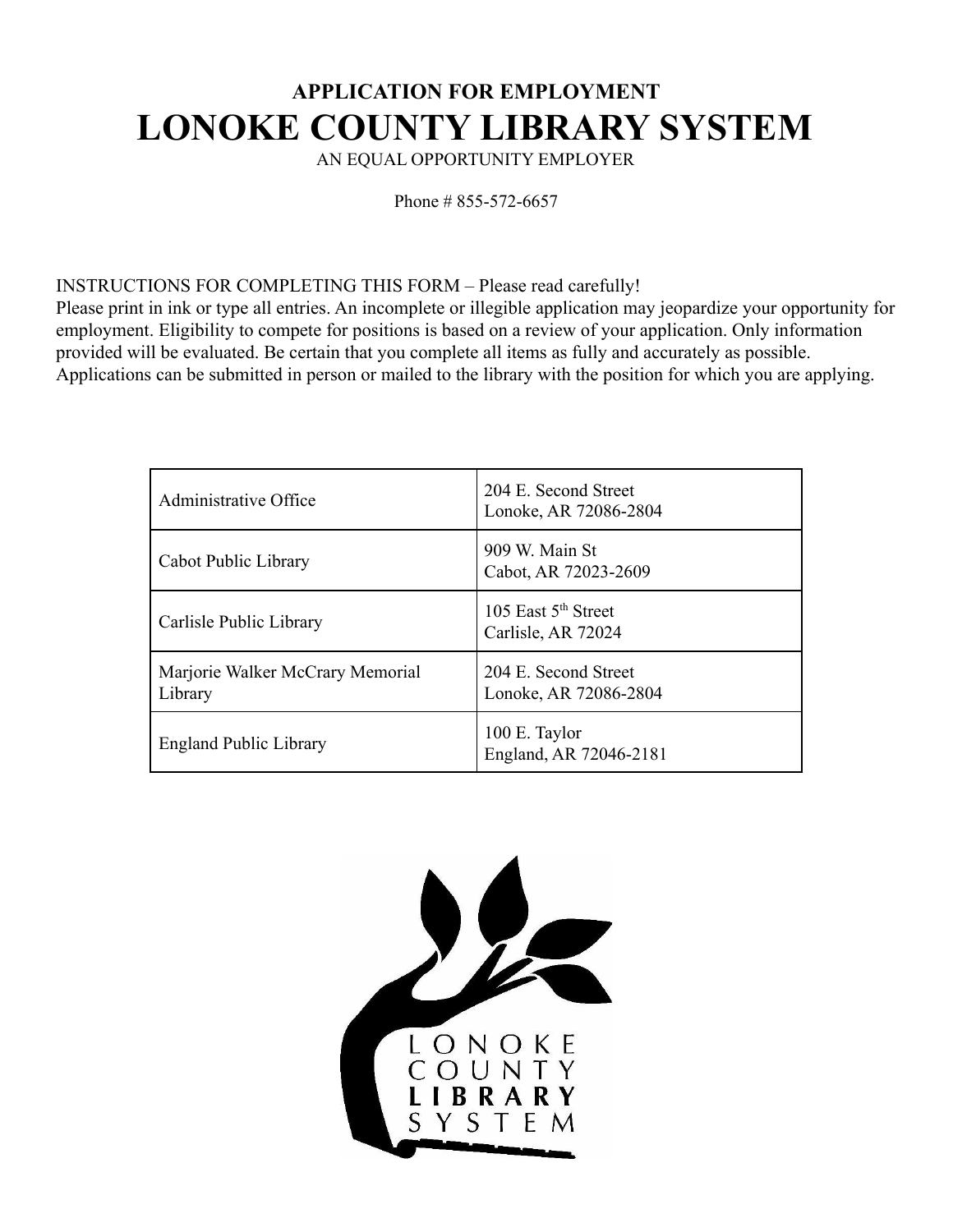

## **APPLICATION FOR EMPLOYMENT LONOKE COUNTY LIBRARY SYSTEM**

| Position you are applying for: |               |
|--------------------------------|---------------|
| Full Name:                     |               |
| Address:                       | City, St, Zip |
| Telephone Number:              | Email:        |

## **EDUCATION**

| Education        | Location | Date Graduated | Degree |
|------------------|----------|----------------|--------|
| GED/High School  |          |                |        |
| Associates       |          |                |        |
| <b>Bachelors</b> |          |                |        |
| Masters          |          |                |        |
| Other            |          |                |        |

Library Work Experience:

Computer Knowledge:

Customer Service Experience: